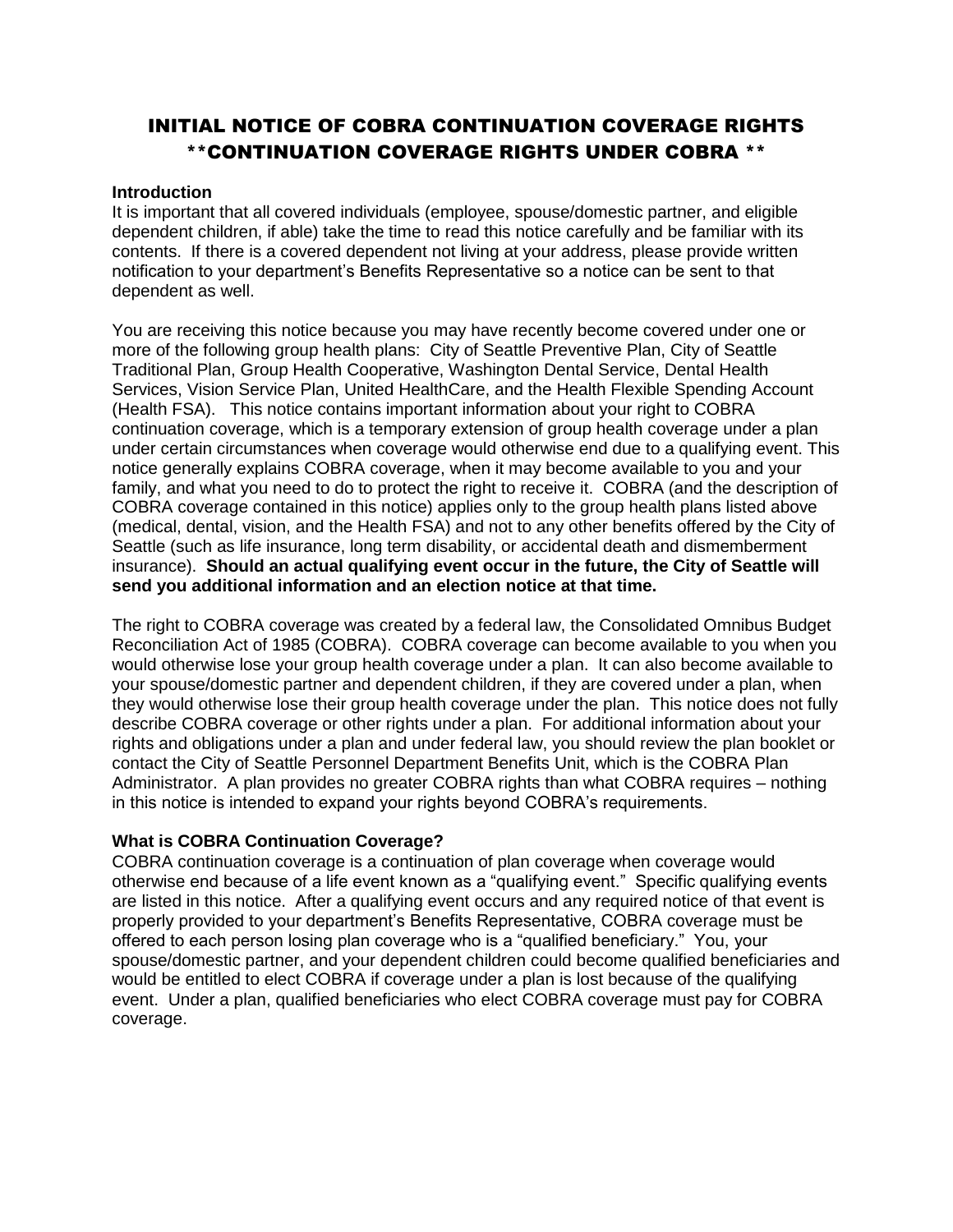# **Who is entitled to elect COBRA Continuation Coverage?**

If you are an employee, you will be entitled to elect COBRA coverage if you lose your group health coverage under a plan because either one of the following qualifying events happens:

- your hours of employment are reduced, or
- your employment ends for any reason.

If you are the spouse/domestic partner, you will be entitled to elect COBRA coverage if you lose your group health coverage under a plan because any of the following qualifying events happens:

- your spouse/domestic partner dies;
- your spouse's/domestic partner's hours of employment are reduced;
- your spouse's/domestic partner's employment ends for any reason other than his or her gross misconduct; or
- you become divorced or legally separated from your spouse, or you terminate your domestic partnership. Also, if your spouse (the employee) reduces or eliminates your group health coverage in anticipation of a divorce or legal separation, and a divorce or legal separation occurs within three months of the reduction or elimination of coverage, then the divorce or legal separation will be considered a qualifying event for you even though your coverage was reduced or eliminated before the divorce or legal separation.

A person enrolled as the employee's dependent child will be entitled to elect COBRA if he or she loses group health coverage under a plan because any of the following qualifying events happen:

- The parent-employee dies;
- The parent-employee's hours of employment are reduced;
- The parent-employee's employment ends for any reason other than his or her gross misconduct;
- The child stops being eligible for coverage under a plan as a "dependent child."

# **When is COBRA Continuation Coverage Available?**

When the qualifying event is the end of employment, reduction of hours of employment, or death of the employee, a COBRA election notice will be made available to qualified beneficiaries. You do not need to notify the Benefits Representative in your department of the occurrence of any of these three qualifying events. However, notice must be provided to your department's Benefits Representative for other qualifying events, as explained below in the section entitled "You Must Give Notice of Some Qualifying Events."

# **You Must Give Notice of Some Qualifying Events**

For the other qualifying events (divorce or legal separation of the employee and spouse, termination of domestic partnership, or a dependent child's loss of eligibility for coverage as a dependent child), a COBRA election notice will be available to you only if you complete and submit a *Health Care Benefits Change Form* to the Benefits Representative for your department within 60 days after the date on which the qualified beneficiary loses or would lose coverage under the terms of the plan as a result of the qualifying event. If this procedure is not followed during the 60-day notice period, YOU WILL LOSE YOUR RIGHT TO ELECT COBRA COVERAGE. (A *Health Care Benefits Change Form* is available from your department's Benefits Representative.)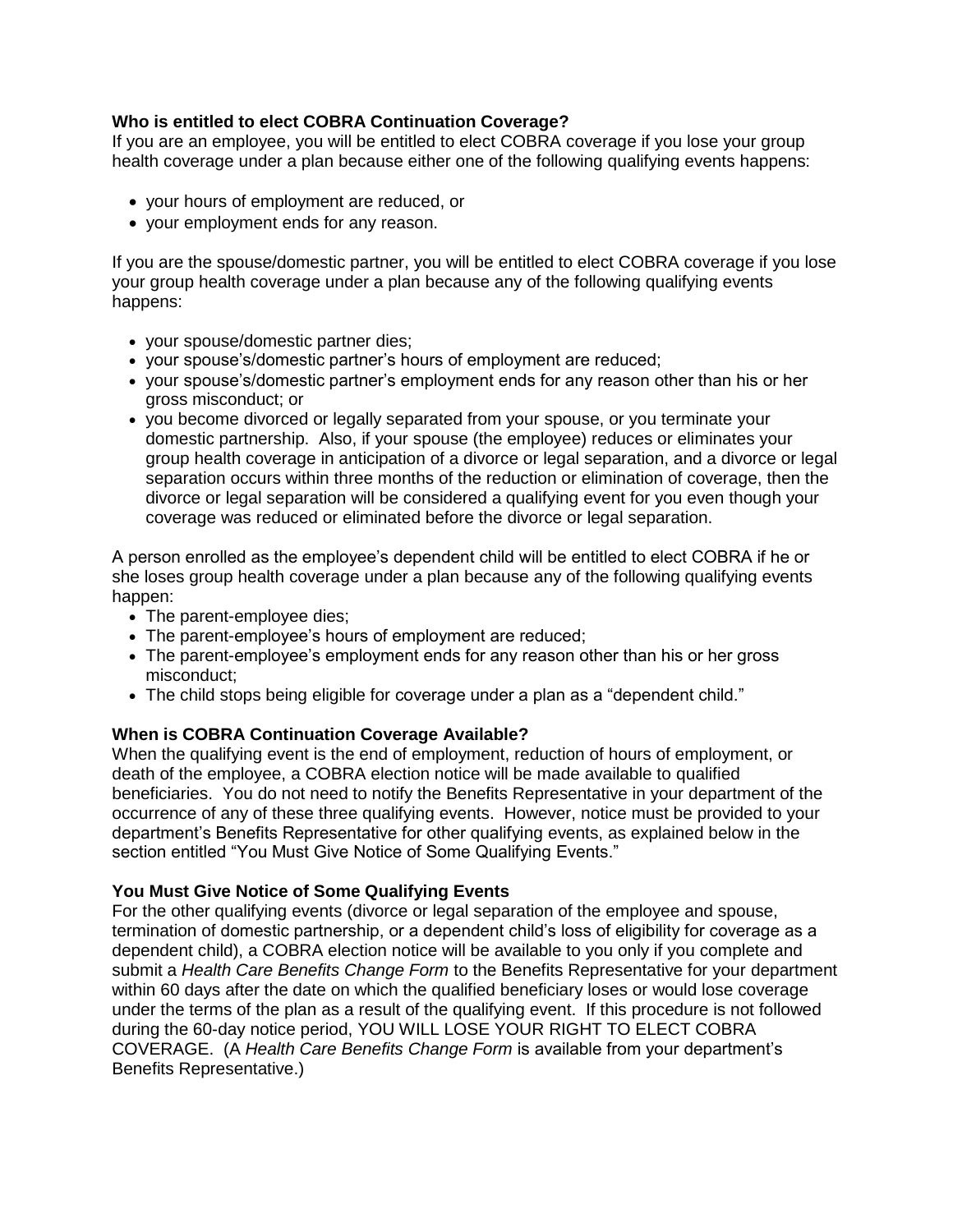# **Electing COBRA Coverage**

Each qualified beneficiary will have an independent right to elect COBRA coverage. Covered employees and spouses/domestic partners (if the spouse/domestic partner is a qualified beneficiary) may elect COBRA coverage on behalf of all of the qualified beneficiaries and parents may elect COBRA coverage on behalf of their children. Any qualified beneficiary for whom COBRA coverage is not elected within the 60-day election period specified in the COBRA election notice WILL LOSE HIS OR HER RIGHT TO ELECT COBRA COVERAGE.

Qualified beneficiaries who are entitled to elect COBRA may do so even if they have other group health plan coverage or are entitled to Medicare benefits on or before the date on which COBRA is elected. However, a qualified beneficiary's COBRA coverage will terminate automatically if, after electing COBRA, he or she becomes entitled to Medicare benefits or becomes covered under other group health plan coverage (but only after any applicable preexisting condition exclusions of that other plan have been exhausted or satisfied.

#### **How Long Does COBRA Coverage Last?**

COBRA coverage is a temporary continuation of coverage. When the qualifying event is the death of the employee, the covered employee's divorce, legal separation or termination of domestic partnership; or a dependent child's losing eligibility as a dependent child, COBRA coverage can last for up to a total of 36 months. However, COBRA coverage under the Health FSA component can last only until the end of the year in which the qualifying event occurred. (See the paragraph below entitled "Health FSA Component.")

When the qualifying event is the end of employment or reduction of the employee's hours of employment, and the employee became entitled to Medicare benefits less than 18 months BEFORE the qualifying event, COBRA coverage for qualified beneficiaries (other than the employee) who lose coverage as a result of the qualifying event can last up to 36 months after the date of Medicare entitlement. For example, if a covered employee becomes entitled to Medicare 8 months before the date on which his employment terminates, COBRA coverage for his spouse/domestic partner and children who lost coverage as a result of his termination can last up to 36 months after the date of Medicare entitlement, which is equal to 28 months after the date of the qualifying event (36 months minus 8 months). However, COBRA coverage under the Health FSA component can last only until the end of the year in which the qualifying event occurred. (See the paragraph below entitled "Health FSA Component.")

Otherwise, when the qualifying event is the end of employment or reduction of the employee's hours of employment, COBRA coverage generally can last for only up to a total of 18 months. However, COBRA coverage under the Health FSA component can last only until the end of the year in which the qualifying event occurred. (See the paragraph below entitled "Health FSA Component."

# **Extension of Maximum Coverage Period**

If the qualifying event that resulted in your COBRA election was the covered employee's termination of employment or reduction of hours, an extension of the maximum period of coverage may be available if a qualified beneficiary is disabled or a second qualifying event occurs. You must notify the COBRA Plan Administrator of a disability or a second qualifying event in order to extend the period of COBRA coverage. Failure to provide notice of a disability or second qualifying event will eliminate the right to extend the period of COBRA coverage. (The period of COBRA coverage under the Health FSA cannot be extended under any circumstances.)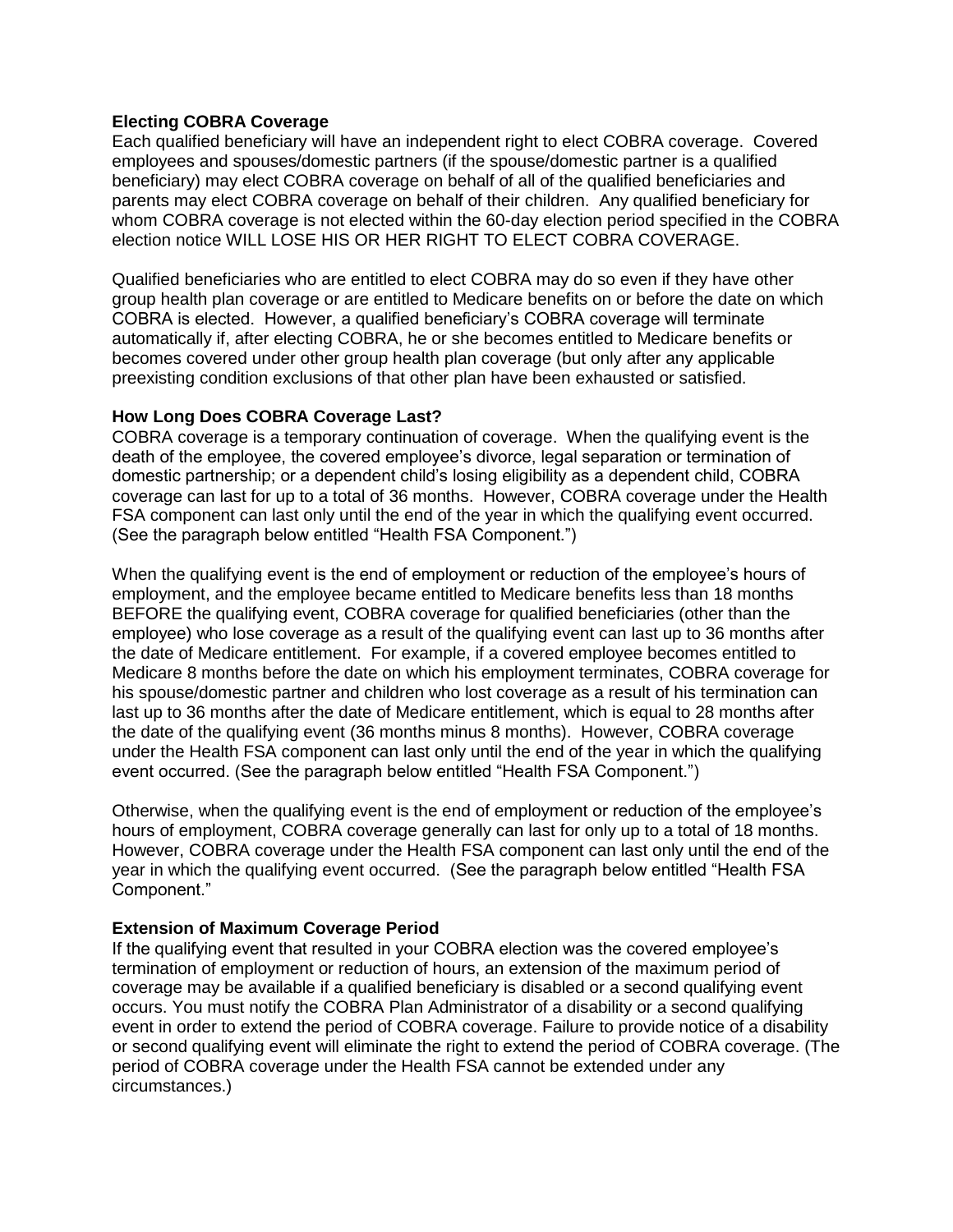# *Disability extension of 18-month period of continuation coverage*

If a qualified beneficiary is determined by the Social Security Administration to be disabled and you notify the COBRA Plan Administrator in a timely fashion, all of the qualified beneficiaries in your family may be entitled to receive up to an additional 11 months of COBRA coverage, for a total maximum of 29 months. This extension is available only for qualified beneficiaries who are receiving COBRA coverage because of a qualifying event that was the covered employee's termination of employment or reduction of hours. The disability must have started at some time before the 61<sup>st</sup> day after the covered employee's termination of employment or reduction of hours and must last at least until the end of the period of COBRA coverage that would be available without the disability extension (generally 18 months, as described above.)

The disability extension is available only if you complete and submit a *Notice of Disability* and a copy of the Social Security Administration's determination of disability to the COBRA Plan Administrator: (a) during the 18 months after the covered employee's termination of employment or reduction of hours, and (b) within 60 days after the latest of:

- the date of the Social Security Administration's disability determination;
- the date on which the qualified beneficiary loses (or would lose) coverage under the terms of a plan as a result of the covered employee's termination of employment or reduction of hours.

If these procedures are not followed or if the notice is not provided to the COBRA Plan Administrator during the 60-day notice period and within 18 months after the covered employee's termination of employment or reduction of hours, THEN THERE WILL BE NO DISABILITY EXTENSION OF COBRA COVERAGE. You can obtain a copy of a *Notice of Disability* from the COBRA Plan Administrator.

#### *Second qualifying event extension of COBRA coverage*

If your family experiences another qualifying event while receiving COBRA coverage because of the covered employee's termination of employment or reduction of hours (including COBRA coverage during a disability extension period as described above), the spouse/domestic partner and dependent children receiving COBRA coverage can get up to 18 additional months of COBRA coverage, for a maximum of 36 months, if notice of the second qualifying event is properly given to the COBRA Plan Administrator. This extension may be available to the spouse/domestic partner and any dependent children receiving COBRA coverage if the employee or former employee dies; gets divorced or legally separated, or terminates a domestic partnership; or if the dependent child stops being eligible under a plan as a dependent child, but only if the event would have caused the spouse/domestic partner or dependent child to lose coverage under a plan had the first qualifying event not occurred. (This extension is not available to the spouse/domestic partner and any dependent children under a plan when a covered employee becomes entitled to Medicare after electing COBRA coverage .)

This extension due to a second qualifying event is available only if you notify the COBRA Plan Administrator by completing and submitting a *Notice of Second Qualifying Event* within 60 days after the date of the second qualifying event. You can obtain a copy of a *Notice of Second Qualifying Event* from the COBRA Plan Administrator. If these procedures are not followed or if the notice is not provided in writing to the COBRA Plan Administrator during the 60-day notice period, THEN THERE WILL BE NO EXTENSION OF COBRA COVERAGE DUE TO A SECOND QUALIFYING EVENT.